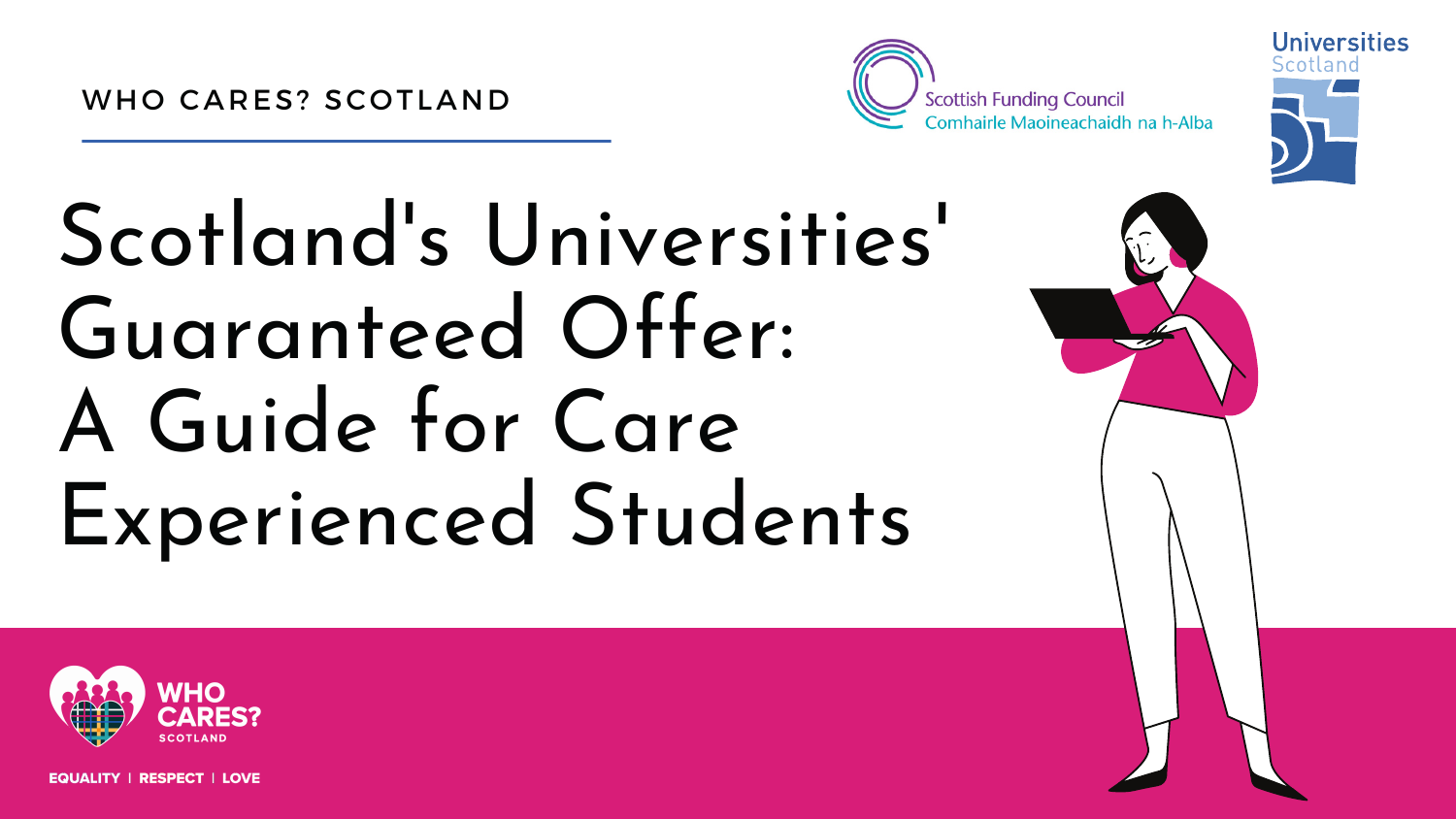This document provides an overview of the Guaranteed Offer as well as attempting to answer some frequently asked questions. It has been created by The Training and Education Team at Who Cares? [Scotland](https://www.whocaresscotland.org/) in collaboration with [Universities](https://www.universities-scotland.ac.uk/) Scotland.

We at Who Cares? Scotland hope that the guaranteed offer is a huge step towards widening access and addressing inequality for Care Experienced people in higher education. We hope too that it highlights the commitment Scottish universities have made to the Care Experienced community.

If you have questions after reading this guide, please do not hesitate to contact us by emailing [corporateparenting@whocaresscotland.org.](mailto:corporateparenting@whocaresscotland.org)

![](_page_1_Picture_4.jpeg)

## What is this guide about?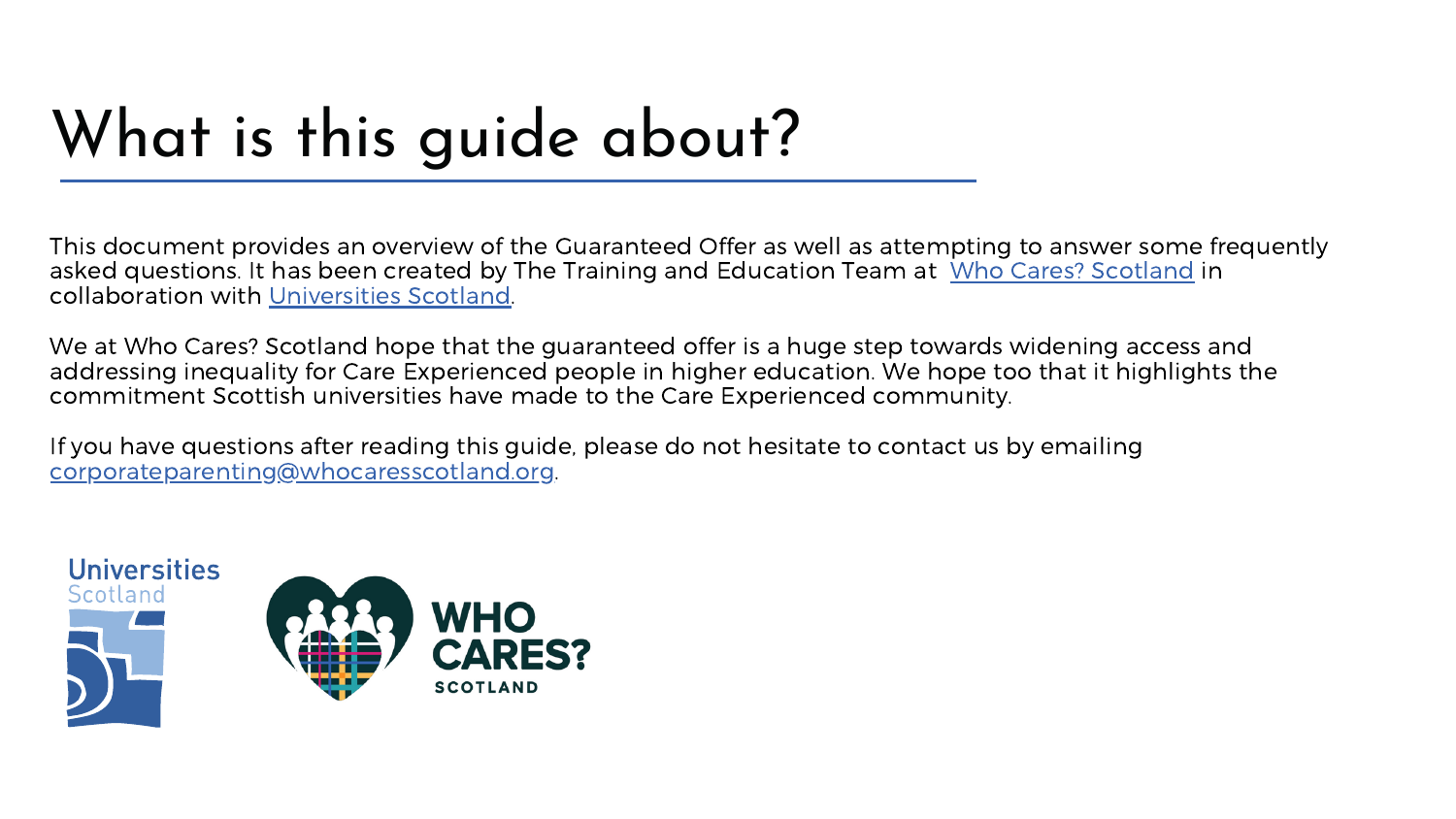"We welcome the Guaranteed Offer for Care Experienced people and are particularly delighted that no upper age limit has been placed on this offer. We know that the impact of care is lifelong, and Scottish universities recognising that Care Experienced people may come to higher education later in life, and ensuring they have an adjusted offer, is another positive step towards educational parity. We want Care Experienced people to know that university is for them, and support is on offer if they choose to take this route."

Chloe Dobson Training and Education Manager (Corporate Parenting) Who Cares? Scotland

![](_page_2_Picture_2.jpeg)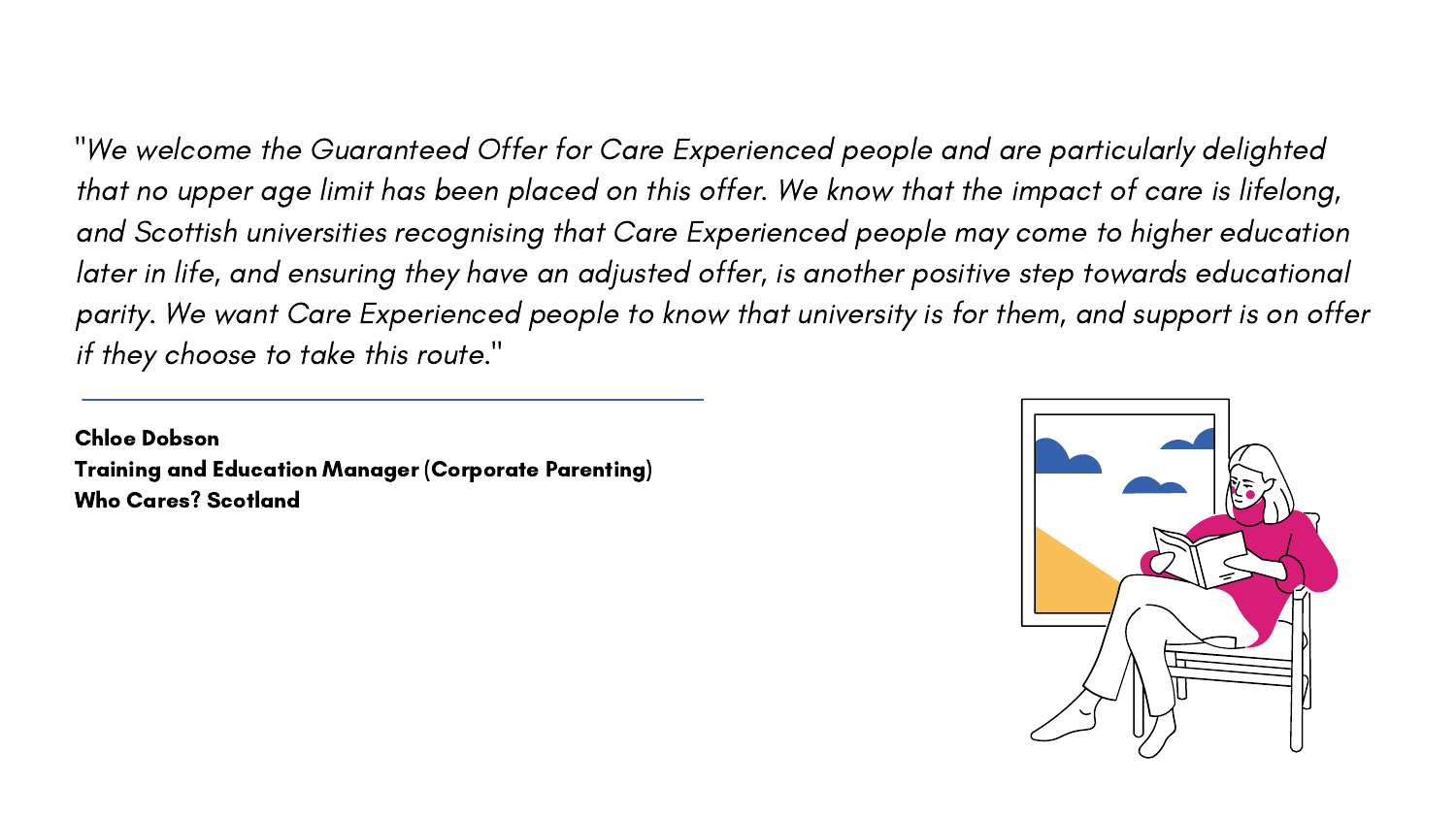On the 25th July 2019, Scotland's 18 higher education institutions announced their commitment to championing Care Experienced students as they journey through education. Care Experienced applicants who meet the minimum entry requirements for their chosen course will be guaranteed an offer of an undergraduate place at university.

The Guaranteed Offer is there to support Scotland's universities' commitment to widening access. When we talk about widening access, we mean the work being done by the government, colleges and universities to increase the number of people entering into higher education, particularly those who come from under-represented groups such as those who have been in care. For those with Care Experience, widening access means that universities are taking measures to assess the full potential of Care Experienced people, taking into consideration their circumstances and barriers they may have faced, instead of looking only at their grades.

If you are Care Experienced and have experienced barriers that have made it more difficult for you to meet the standard entry requirements for your course, then universities will take this into account. The Guaranteed Offer will allow universities to make an offer to you for your chosen course using their minimum entry requirements.

![](_page_3_Picture_4.jpeg)

## What is the guaranteed offer?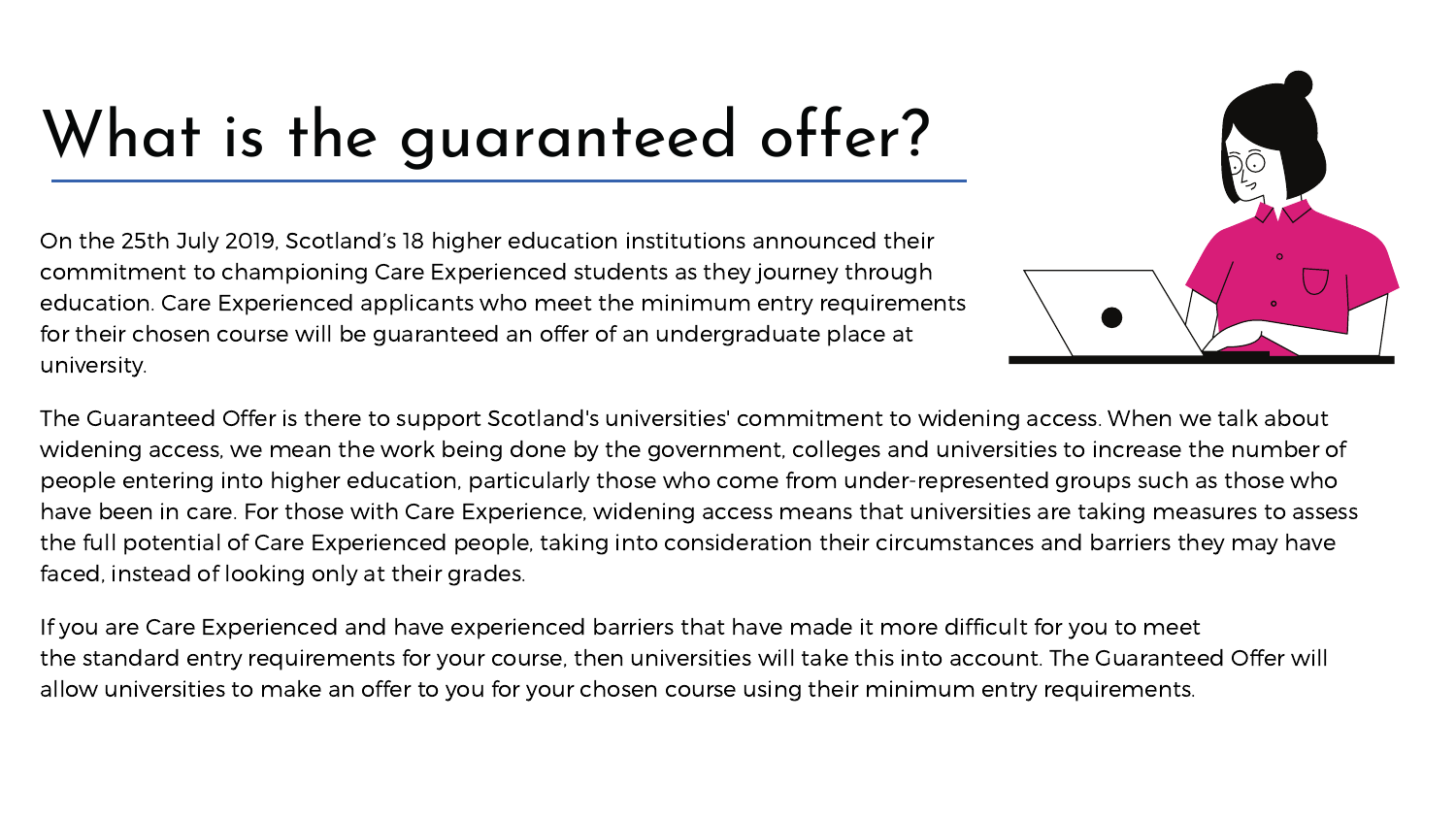### Why is this important for Care Experienced students?

At Who Cares? Scotland, we know that the impact of care can be felt in all aspects of life. Our members often tell us tell us how challenging their journey through education can be while in care due to placement moves, disruption at home, and other significant factors.

We know that being in care can create challenging circumstances which have the potential to impact greatly on an individual's ability to achieve their desired results at school. We know that this can then impact on future educational choices. We also know this has little to do with an individual's true ability, but that their experience of care causes disruption throughout their life which can influence their education.

There is a significant gap between Care Experienced people and non-Care Experienced people moving onto higher Education. This inequality has now been recognised by Scotland's higher Education institutions with the implementation of the Guaranteed Offer for Care Experienced students.

![](_page_4_Picture_4.jpeg)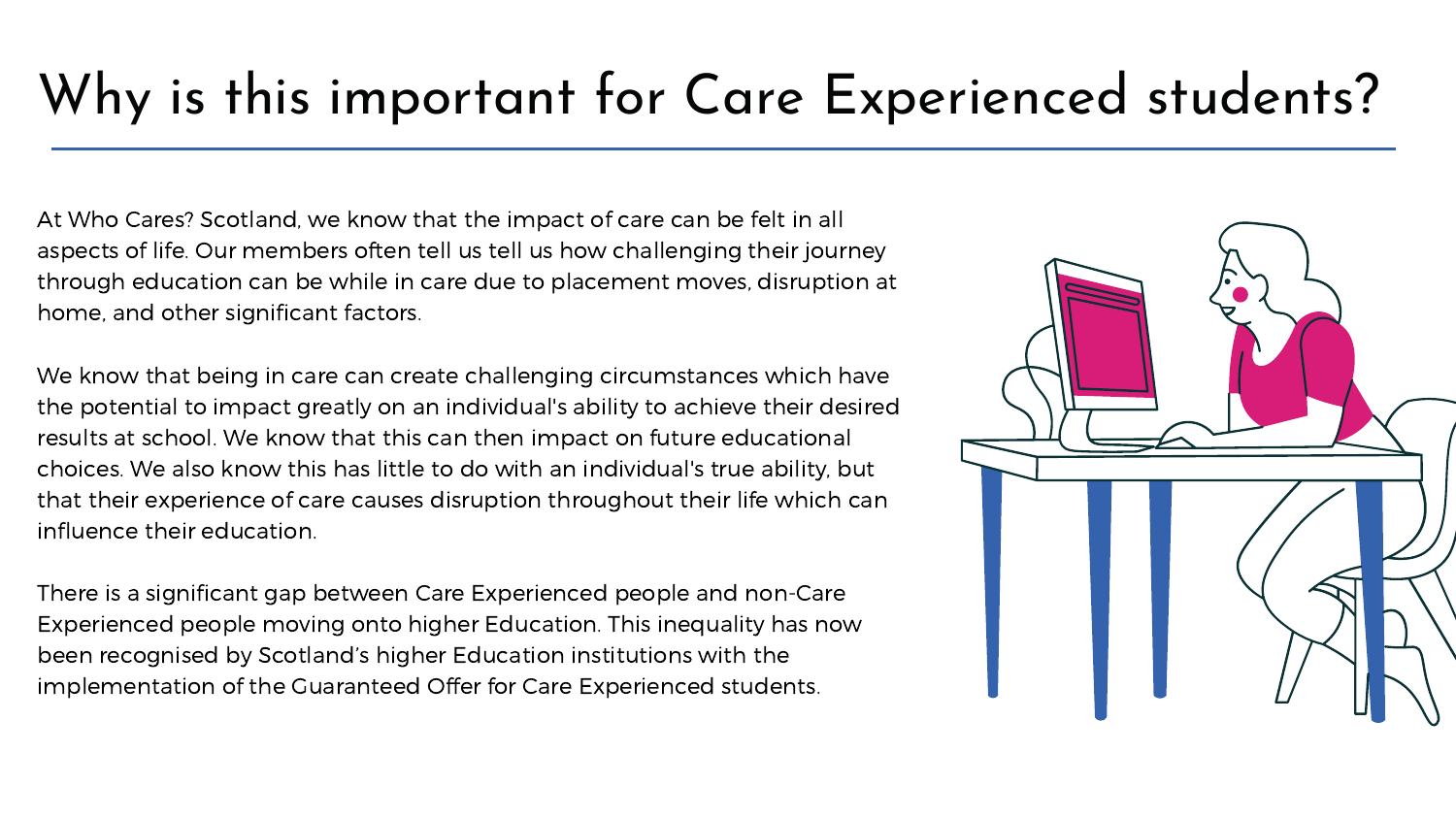In creating minimum entry requirements, universities tried to better understand the minimum academic achievement they think you need to succeed on your chosen course. This is not because you are considered as any less capable, but because universities acknowledge it may have been more difficult for you to achieve the standard entry requirements while facing challenges and barriers in your life, and so they take these circumstances into account.

The Guaranteed Offer is for entry to university, but not for entry to college. Many colleges consider the barriers and challenges a Care Experienced applicant may have faced and so have a very good understanding of the Care Experienced journey to further and higher education. If you have questions about applying to a specific college or university, you can find the name of their Care Experienced contact on **[Propel](https://propel.org.uk/Scotland/).** 

![](_page_5_Picture_5.jpeg)

### What are the minimum entry requirements?

Every degree you apply for will have 'standard entry requirements' ; the standards you must meet in order to be considered for the course you are applying for (i.e. certain Highers). The Guaranteed Offer, however, refers to 'minimum entry requirements' which are there to help applicants such as Care Experienced people and other groups who may have faced significant barriers.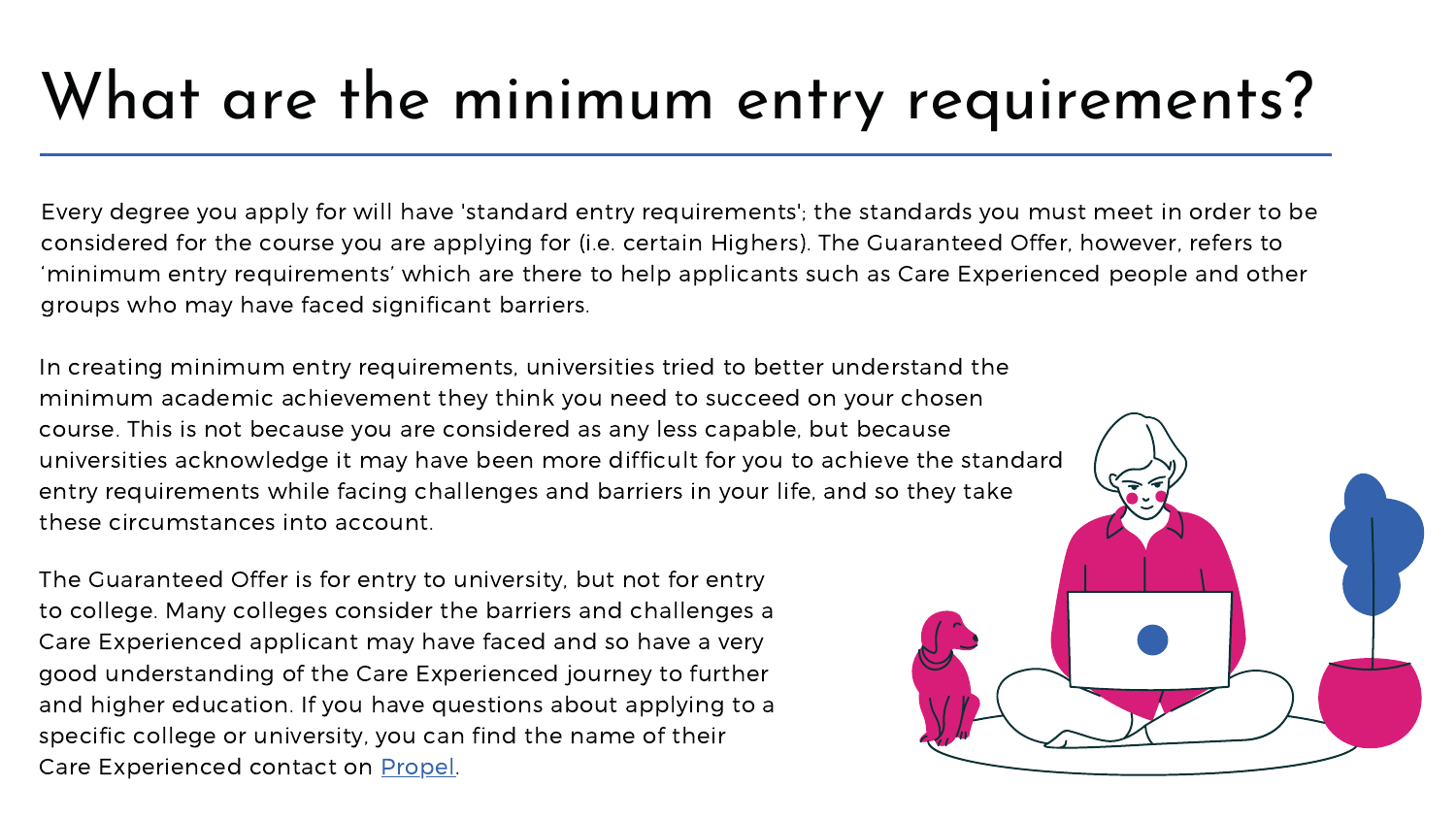"The University of Glasgow is committed to supporting those with Care Experience, and we guarantee that Care Experienced applicants will receive an adjusted offer of entry for their chosen course, at our lowest possible access threshold. This Guaranteed Offer is central to our belief that all applicants should have an equal chance of entry, and that the opportunity to go to university should be determined by the ambitions, talents and potential of an individual, and not their background or life circumstances.

Our Guaranteed Offer is there for Care Experienced people to help transform those dreams of going to university into reality. We want to encourage Care Experienced people to take that next step of the learner journey with us, and we have the on-course supports in place to make sure that exciting next step is a successful one!"

> Dr Daniel Keenan Care-experienced & Estranged Student Support, Widening Participation University of Glasgow

![](_page_6_Picture_3.jpeg)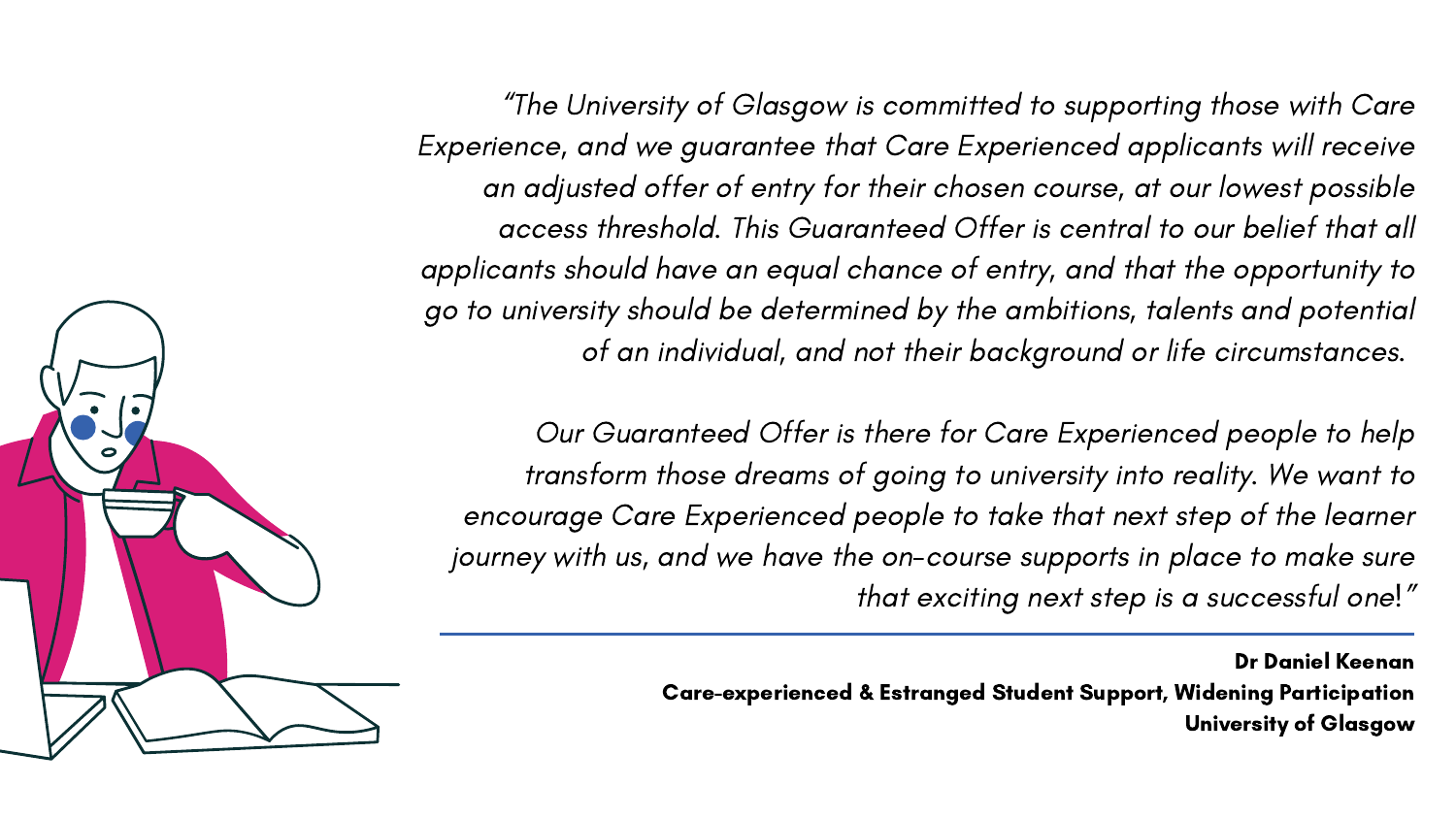- it is a course with lots of applicants and not many places; or
- it has a limited number of places because the Scottish Government restricts the total number of places available (in, for example, teacher training, nursing, social work).

Care Experienced applicants who meet the minimum entry requirements for their chosen course will be guaranteed an offer of an undergraduate place at university. If your chosen institution cannot offer you a place on the course to which you originally applied, they will talk with you about whether they can offer you a place on an alternative course in a related subject.

It is important to be aware that it may not always be possible for your chosen university to offer you a place on your chosen course. This can be due to the following;

In cases like these, your chosen university will ask you to discuss alternative options with them.

Undergraduate degree places are in high demand and unfortunately universities can't offer places to every person who applies, even when they meet the minimum or standard entry requirements.

![](_page_7_Picture_9.jpeg)

# $Q \& A$

#### **Does the Guaranteed Offer mean I have a guaranteed place on the course of my choice?**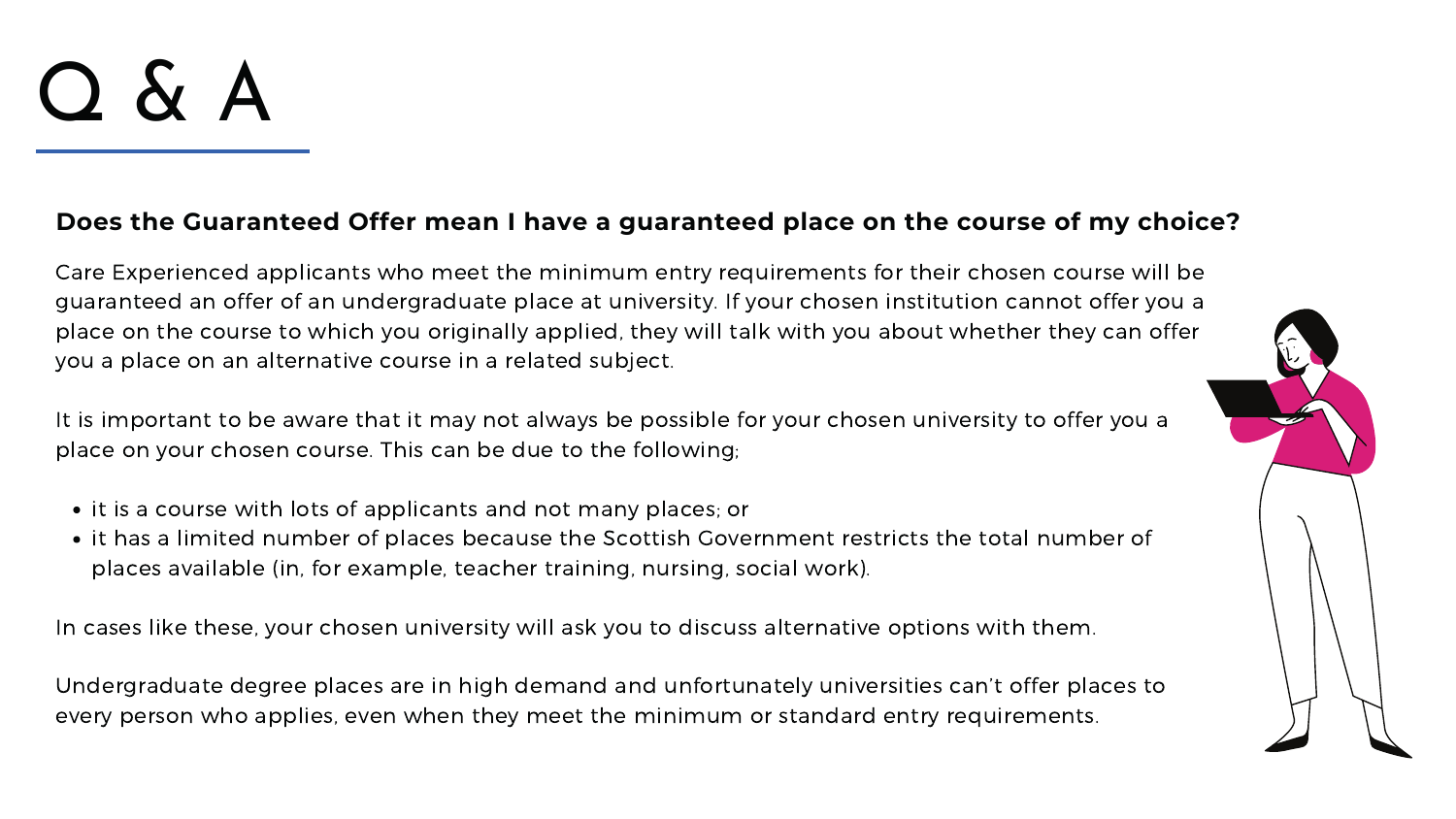Any degree that has other requirements for entry will still require you to participate in these processes - they are part of the minimum entry requirements for these courses. Usually for performing arts or art and design programmes, the most important aspect of the entry process is the demonstration of your ability within this subject area. Therefore, auditions and portfolios will still be required, and the Guaranteed Offer will likely not make much impact here, although most institutions also give some additional consideration to widening access applicants at the stage of audition/interview/portfolio. Your chosen university will have a page on their website which will explain all of this for you and which courses this applies to.

![](_page_8_Picture_2.jpeg)

Your personal statement will still matter and is part of the minimum entry requirements. For example, if you apply for a social work degree and you meet the minimum entry requirements but submit a personal statement that does not discuss social work at all, you will be unlikely to receive an offer of a place. Even with the Guaranteed Offer, you should still carefully construct a personal statement that clearly demonstrates your skills, attributes and experience specifically relating to the subject area you apply for.

![](_page_8_Picture_5.jpeg)

### **I want to apply for a course that offers an audition or a portfolio submission. Does the Guaranteed Offer mean I don't have to audition or submit a portfolio?**

#### **Does my personal statement no longer matter because of the Guaranteed Offer?**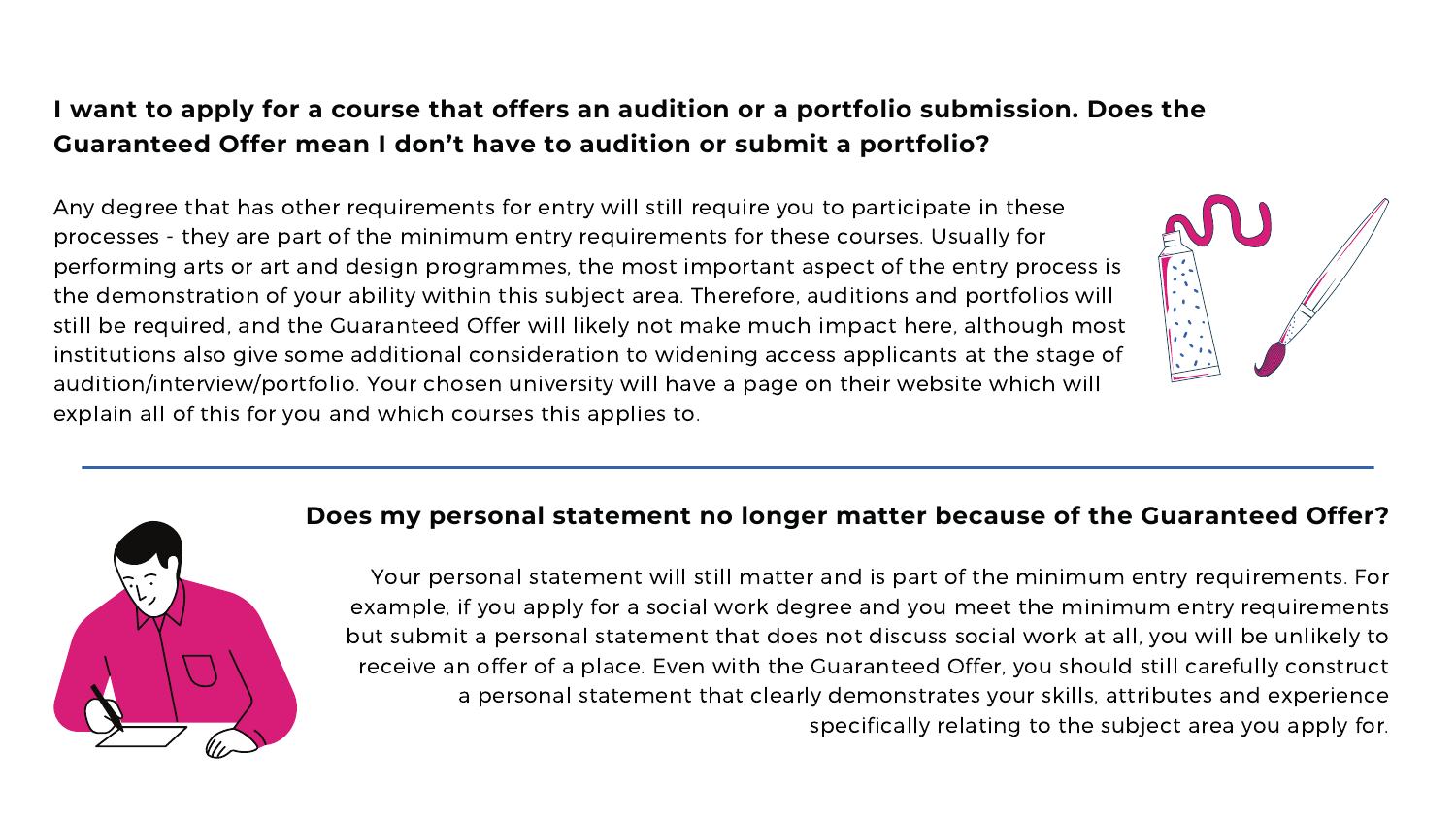Please don't worry about fairness in relation to the Guaranteed Offer. In fact, the Guaranteed Offer is a way to make things fairer, rather than less fair. Many Care Experienced applicants will have experienced a disrupted education and will have attended school whilst dealing with challenging things in their personal life. The achievement of managing to sit and pass exams with so much going on in their lives is something that must be recognised. The Guaranteed Offer is a way to try to level the playing field between Care Experienced applicants and non-Care Experienced applicants. It is not a way to attempt to give preferential treatment to Care Experienced people.

We understand that sometimes you don't want to tell people that you are Care Experienced. Please know that declaring this during the application process will only benefit you. No one will ever use this information to your detriment. It is a way for universities to identify who they can offer specific support to – often this can include financial support too. If you would like to discuss how your information will be used by the university, you can contact the named contact at the universities you are applying to. All the named contacts are listed on [Propel.](https://propel.org.uk/Scotland/) Unfortunately, if you do not declare that you are Care Experienced, you cannot benefit from the Guaranteed Offer.

![](_page_9_Picture_5.jpeg)

#### **I want to be judged on the same criteria as all other applicants. How can the Guaranteed Offer be fair?**

![](_page_9_Picture_1.jpeg)

#### **I don't want to tell anyone I'm Care Experienced, so how can the Guaranteed Offer benefit me?**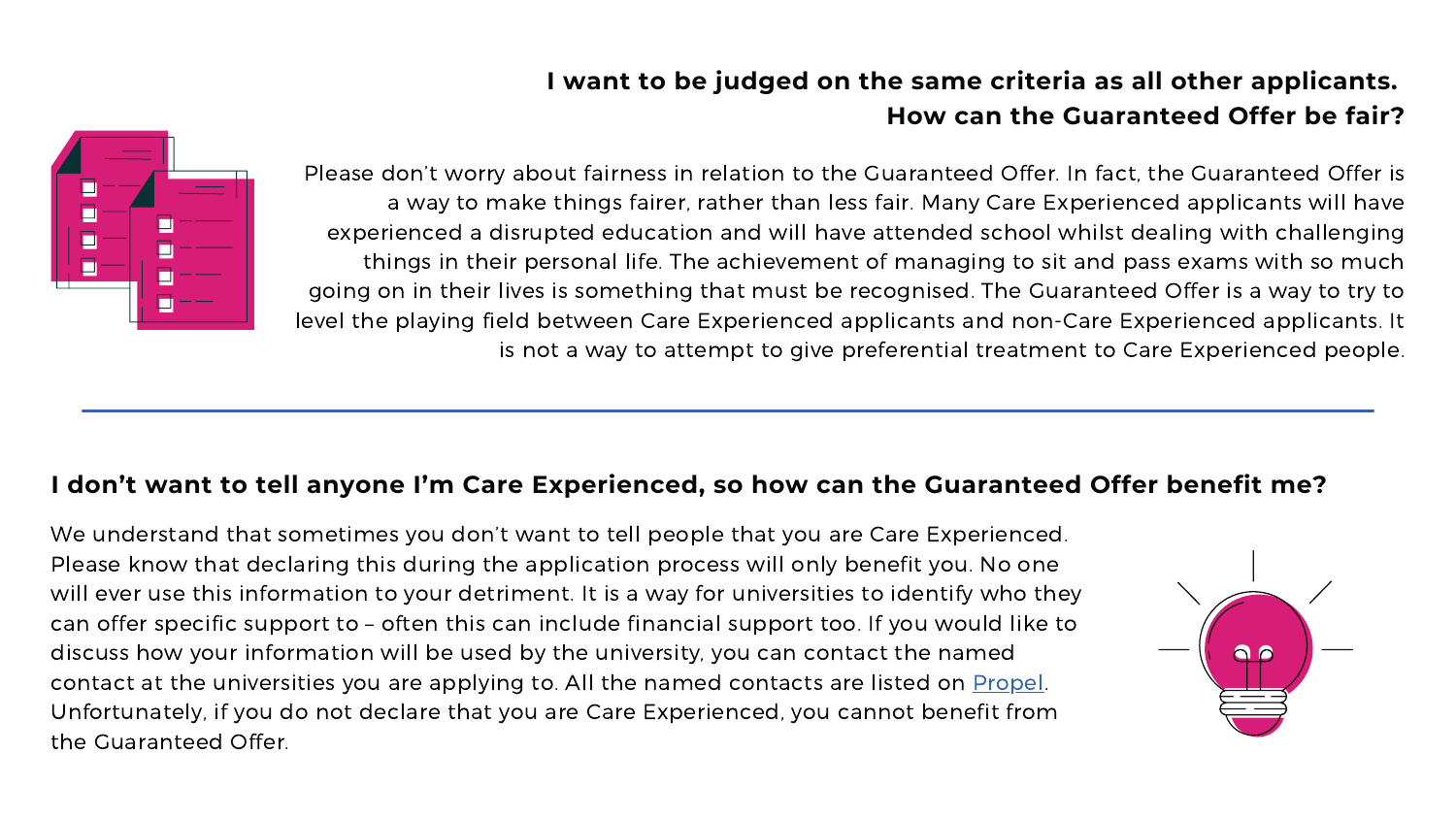Starting your higher education journey at college could be a good first step. The named contact at each university can help with this, as can the named contact within colleges. You might even find that attending college first would be a great alternative so that you can take advantage of an articulation route to university. To find out more about how articulation can benefit you, please see our information on articulation [here](https://www.corporateparenting.org.uk/learning-hub/guidance-materials/articulation-for-care-experienced-students-in-scotland/).

> The official answer is no. The rule of thumb is that your lecturers won't be told about your Care Experience. You essentially tick a box when filling out your application so that your chosen university is aware of your situation and journey and therefore the Guaranteed Offer can apply to you. All students who have Care Experience will be directed towards the named contact at the university you attend to make sure you have all the support and guidance you need as a Care Experienced student.

It cannot be fully promised however, that your lecturer will not be made aware of your Care Experience. Many lecturers are part of the application process and read peoples applications prior to students' attendance on their course. Please understand that if a lecturer is aware of your Care Experience, it will never be used against you. This information will only ever be used to provide any additional support you may require and, in some cases, to provide additional financial assistance.

![](_page_10_Picture_5.jpeg)

#### **The Guaranteed Offer is great, but will my lecturers be told that I am Care Experienced?**

#### **I don't meet the minimum entry requirements so what can I do to gain entry to university?**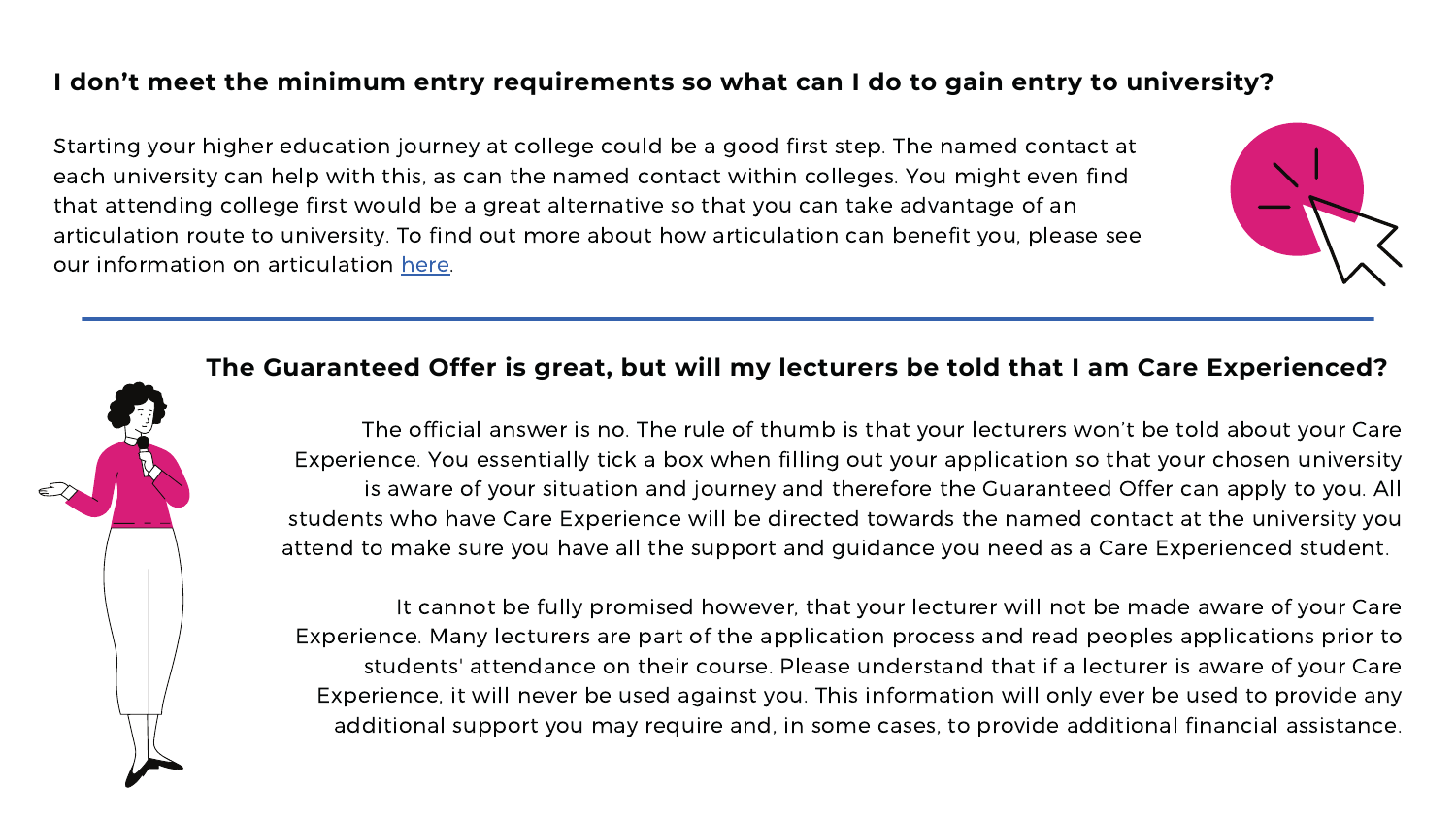The Guaranteed Offer is there to level the playing field, it is not there to single you out unfairly.

When you make your application, you can declare that you are Care Experienced. Universities all over the country have support systems and programmes in place for their Care Experienced students, such as The University of Strathclyde and their Strathclyde Cares programme, which will offer guidance and support to you on your journey through university. You can opt out of this at any time; however, the support is always available to you. All universities have these support systems and programmes in place to help you while at university.

All universities will provide you with a named contact whom you can contact for support through your university career as a Care Experienced student. Be sure to check this out on your chosen institution's website. This information will also be made available to you by the admissions team once you receive your place on your course.

![](_page_11_Picture_4.jpeg)

#### **Will I be treated differently by my university because I am Care Experienced?**